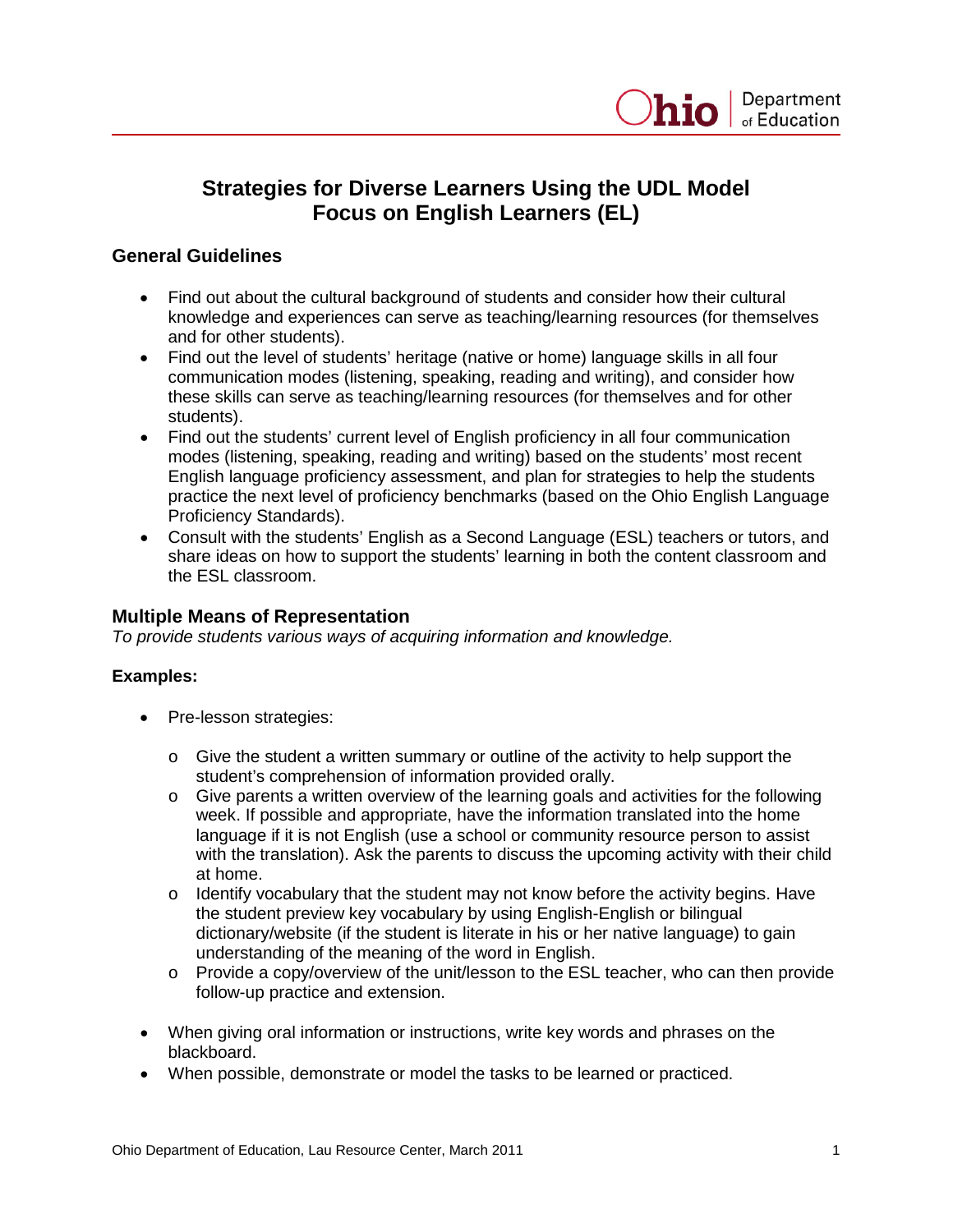- Give opportunities for a study partner to help explain the major concepts of the activity/lesson.
- If there are two or more students of the same home/native language, give them time to work together and help each other understand the content being covered in class
- Give the student ongoing opportunities during the lesson to show understanding with a thumbs-up signal, or lack of understanding with a thumbs-down signal.

## **Multiple Means of Action and Expression**

*To provide options for students to demonstrate what they have learned*.

## **Examples:**

- Have the EL student work with a study partner to develop and share a graphic display (e.g., Venn diagram, chart, timeline) of the concepts presented in the activity/lesson.
- In pair or small-group activities, give the LEP student specific roles that have reduced language demands (e.g., helping to prepare graphics for a group oral presentation).
- Have the EL student write questions in his or her native language (if literate in that language), and work with a peer to translate into English using a bilingual dictionary or translation website (e.g., *Google Translate, Babel Fish*).

#### **Multiple Means of Engagement**

*To tap individual learners' interests, challenge them appropriately and motivate them to learn.*

#### **Examples:**

- Have the student add newly learned words to a homemade bilingual dictionary. Parents may be able to help with this task. At the end of the year, the student can donate the dictionary to the school library to serve as a resource for future students of the same language background.
- Pair the student with an English-speaking peer to create a *Know*, *Want to know*, and *Learned* (KWL) chart for the EL student prior to the introduction of a new topic.
- Give EL students the opportunity to teach the class key content-related vocabulary in the student's home/native language.